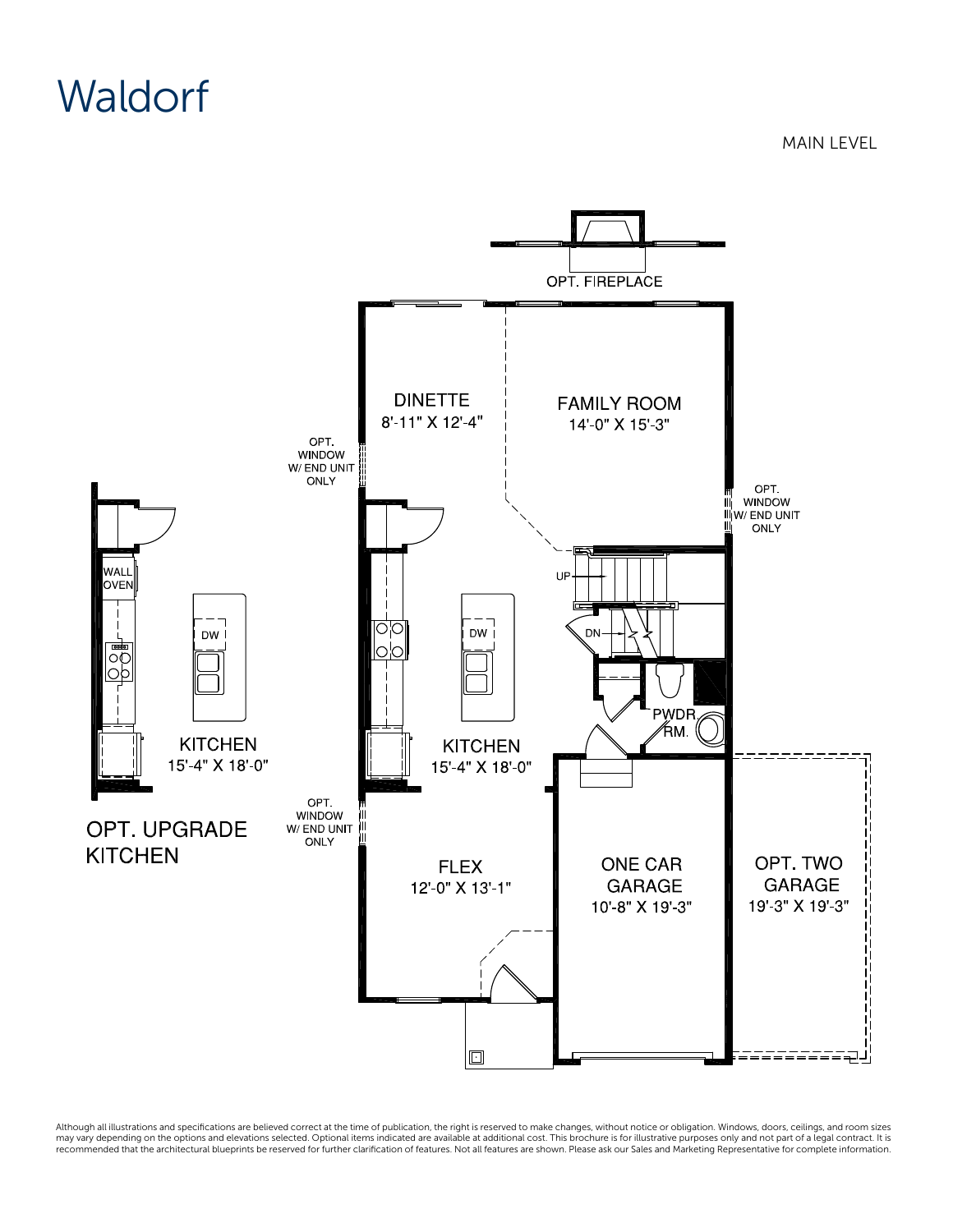

OWNER'Š **BATH SEAT** 

OPT. OWNER'S **BATH W/ ROMAN SHOWER** 

OPT. OWNER'S **BATH W/ SOAKING TUB & SHOWER**